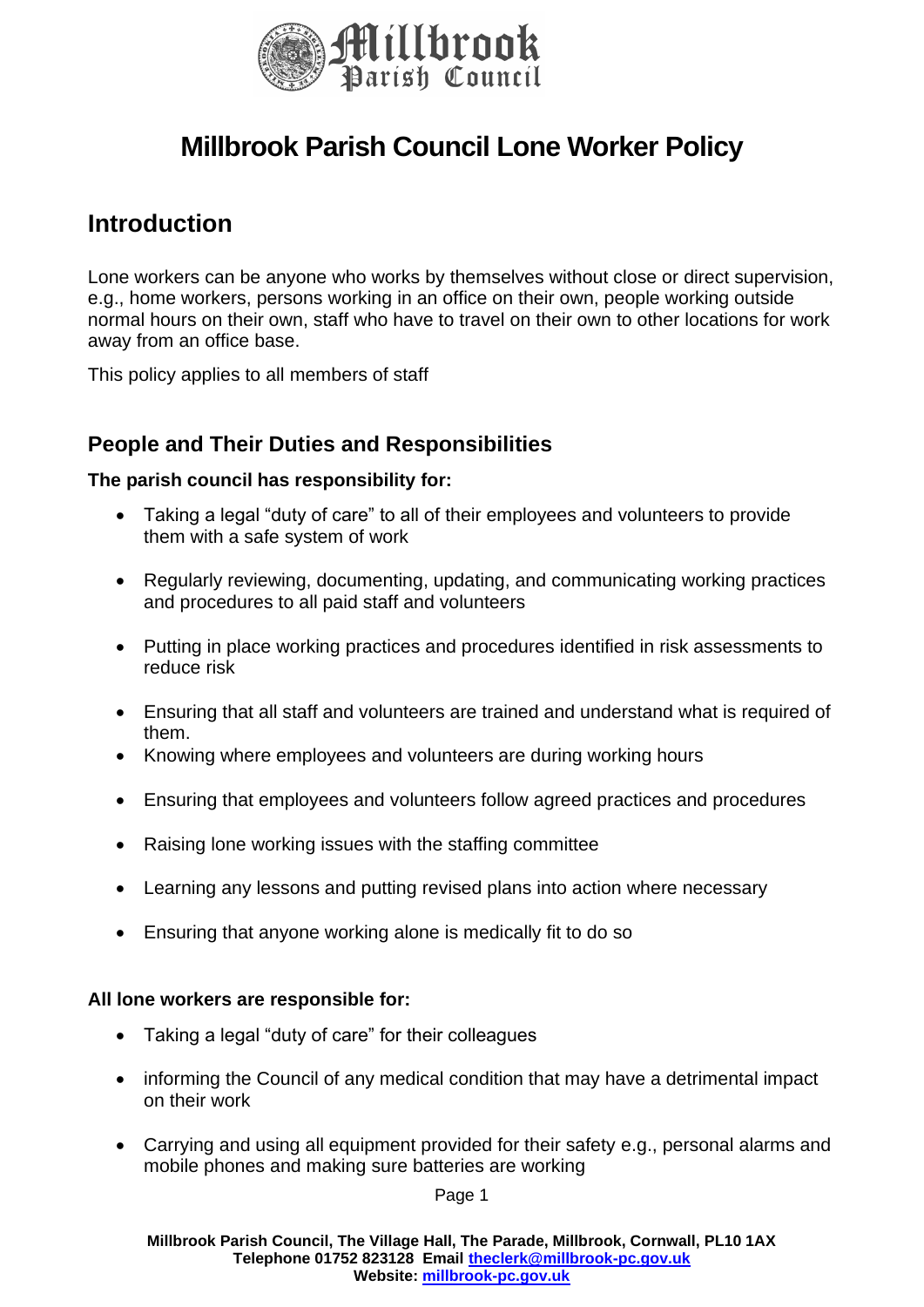

- Understanding the risks that affect them and not taking unnecessary risks
- Raising any issues or concerns with the Clerk or in the case of the Clerk discussing issues with the Chair of the Council.
- Keeping in contact with a designated person whilst working alone
- Informing the designated person of any changes to their movements or if their vehicle breaks down
- Ensuring that they know where they are going using on line maps or taking physical maps with them before embarking on a journey
- Knowing what to do if threatened verbally or physically (see below)
- Reporting immediately to the Clerk if they experience anything unpleasant, no matter how trivial
- Ensuring that a record is made of the date, time and location of any incident. Clerk to maintain formal record of any incident.
- Ensuring that an outside individual will take action if they do not return home when expected (where a phone call cannot be made to the office, e.g., attending a meeting out of normal working hours)
- When working after hours in the parish council office, ensuring that all external doors are locked to prevent uninvited visitors/intruders.

#### **Action to be taken if you are threatened verbally or physically**

- If you are in a position to do so, get out as quickly as possible
- If you are not near an escape route, withdraw to a room, barricade yourself in, smash a window, scream FIRE (it is proven to be more successful than HELP).
- Do not feel embarrassed about causing a scene, do all you can to attract attention
- Call 999 on your mobile phone and remember to tell them your address
- If possible, dial 999 again on terrestrial phone as the call will be traced automatically.